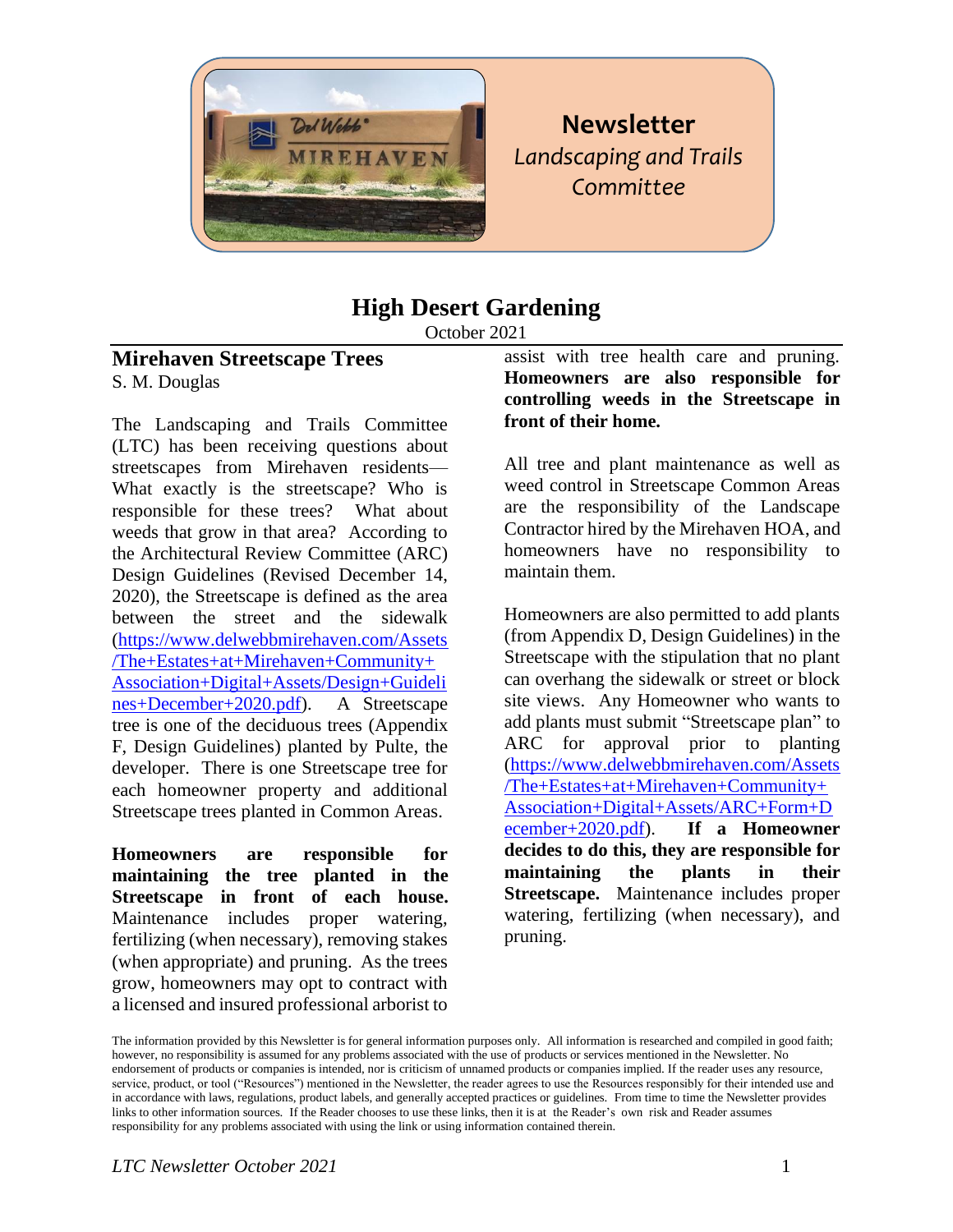### **Fall Gardening at Mirehaven**

S. M. Douglas

Fall officially arrived Wednesday, 22 September 2021. Although we had nearrecord warm temperatures through much of September, we've recently experienced some cooler nights and mornings. However, the arrival of cooler temperatures and shorter days does not put an end to gardening activities. At this time, plants are putting energy into growing roots. Plant roots grow anytime of the year as long as soil temperatures are 40° F or higher—however, during summer, when soil temperatures are very high, root growth slows. Plants generally put out substantial root growth in early spring and again the late summer, fall, and early winter. Root growth continues slowly through the late fall and winter, as long as the soil is not frozen. Better root growth increases the number of nutrients stored in the plant over the winter.

### **Early Fall "To-Do" List 1. Watering**

September and October can be deceptively dry, especially following our less-thanaverage monsoon rains. This is the time to reprogram your irrigation controller to account for changes in the water requirements of your landscape plants. If you have questions about setting your irrigation controller, an article "*Take the Guesswork out of Programming an Irrigation Controller"* is posted on the 505Outside website:

[https://www.505outside.com/2021/03/05/tak](https://www.505outside.com/2021/03/05/take-the-guesswork-out-of-programming-an-irrigation-controller/) [e-the-guesswork-out-of-programming-an](https://www.505outside.com/2021/03/05/take-the-guesswork-out-of-programming-an-irrigation-controller/)[irrigation-controller/.](https://www.505outside.com/2021/03/05/take-the-guesswork-out-of-programming-an-irrigation-controller/) If you have any additional irrigation questions, you can

contact [AskAnExpert@abcwua.org.](mailto:AskAnExpert@abcwua.org)

The watering chart from 505Outside (ABC Water Utility Authority) will help to determine how much water **established** 

**plants** need at this time of year. Most homes in Phases 1 and 2 have what would be considered established plants with the Pulteinstalled landscapes. 505Outside states that plants generally require 30% less water during this time of the year compared with what they use in the summer. Daytime temperatures may still be warm, but shorter days and cooler nights in the months of September, October, and November lead to less evaporation, which means plants retain their moisture for longer periods of time. As you read the chart, note the frequency and depth of watering listed for different types of plants. For example, shrubs should be watered one time per week to a depth of 18 inches.



Fall watering recommendations for established landscape plants. From the 505Outside website: [https://www.505outside.com/wp](https://www.505outside.com/wp-content/uploads/2020/07/WBTS-_all4_Final_OL_for-PRINT_7_5-x-6.pdf)[content/uploads/2020/07/WBTS-\\_all4\\_Final\\_OL\\_for-](https://www.505outside.com/wp-content/uploads/2020/07/WBTS-_all4_Final_OL_for-PRINT_7_5-x-6.pdf)[PRINT\\_7\\_5-x-6.pdf](https://www.505outside.com/wp-content/uploads/2020/07/WBTS-_all4_Final_OL_for-PRINT_7_5-x-6.pdf)

If you live in Phase 3 or installed any plants in 2020 or 2021, those plants are still considered to be **new transplants,** so the 505Outside watering chart is not appropriate for your landscape. All new transplants,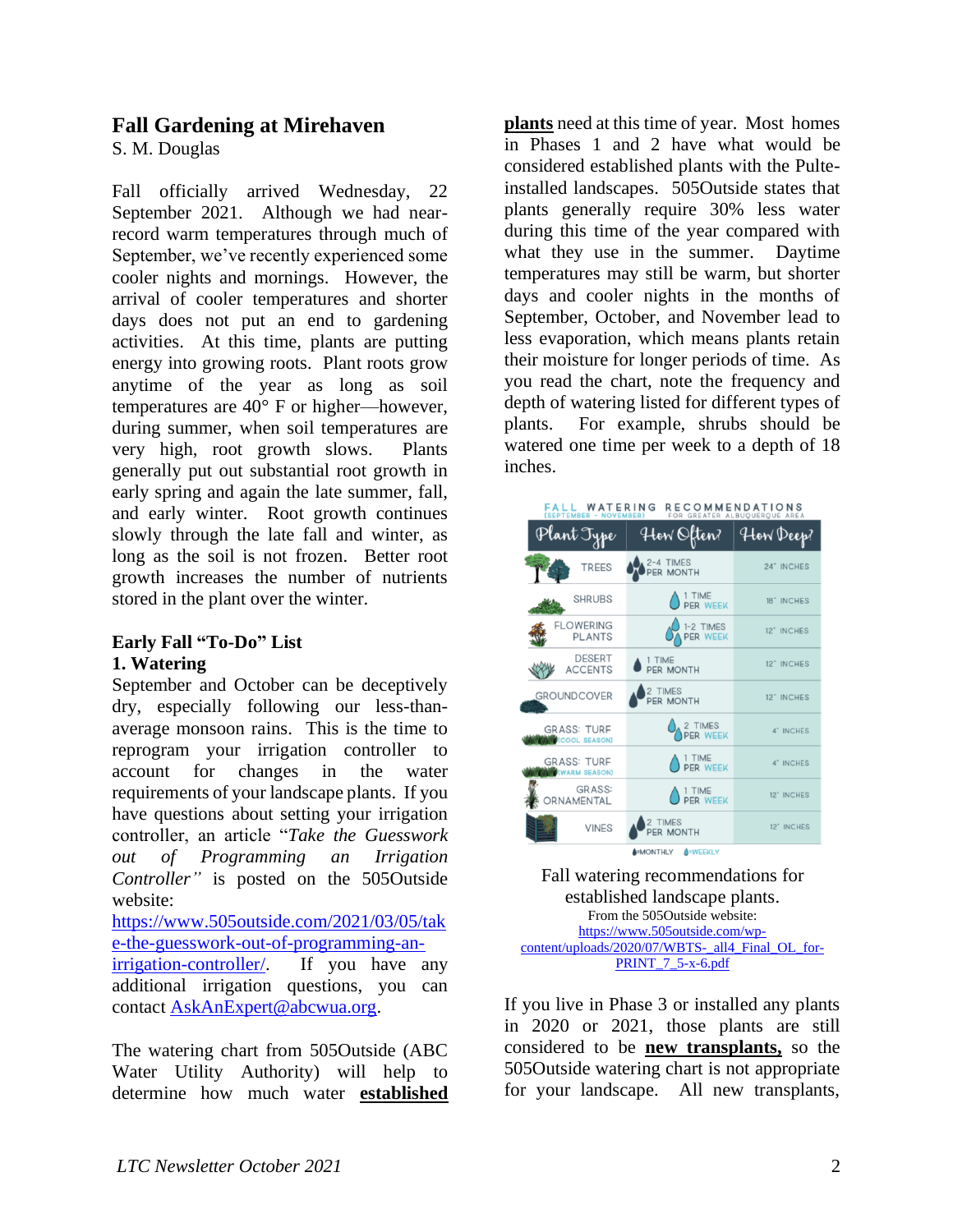including perennials, ornamental grasses, shrubs, trees, and evergreens need deep soakings at least twice a week.

Watering—to the right depth and at the correct frequency—are very important to keeping plants healthy throughout the year, but is especially important in the fall and winter months. For complete information on the water requirements of specific plants, refer to the 505Outside website for the *Xeriscaping-The Complete How-To Guide* at: [https://www.505outside.com/wp](https://www.505outside.com/wp-content/uploads/2020/08/XeriscapeHowTo-2020_06122020.pdf)[content/uploads/2020/08/XeriscapeHowTo-](https://www.505outside.com/wp-content/uploads/2020/08/XeriscapeHowTo-2020_06122020.pdf)

[2020\\_06122020.pdf.](https://www.505outside.com/wp-content/uploads/2020/08/XeriscapeHowTo-2020_06122020.pdf)

### **2. Planting**

Fall is a wonderful time to plant trees, shrubs, and perennials and by selecting native plants, you can benefit from developing a beautiful, low-water xeric landscape.

The cooler air temperatures and still-warm soil temperatures are ideal for establishing new transplants. However, it is important to note that you probably won't see a lot of new stem and leaf growth in the fall, since the plants are putting energy reserves into growing new roots.

Plants installed in the fall grow more rapidly in the spring—with more vigorous top growth and flowering because their roots were established over the fall and winter. With a more established root system, fallplanted trees, shrubs, and perennials are much better able to handle the harsh, drying winds of spring and the heat of summer.

While many plants can be planted in the fall, some plants, especially those from desert ecosystems like southern New Mexico, Mediterranean natives, perennial wildflowers, and warm season grasses should not be planted in fall. Why? When newly planted, their roots are less able to

survive our high desert winter temperatures. These should be planted in the spring through early August. Succulents are another group of plants that should be planted during the warmer part of the growing season.

#### **3. Miscellaneous activities**

October is a good time to refresh or replace containers with summer-flowering annuals with cool-season plants such as pansies, mums, and ornamental kale.

It is also time to continue to remove spent blooms from roses and other plants to encourage repeat flowering.

If you have placed your indoor houseplants outside for the summer, watch for chilling nighttime temperatures. These plants can be affected by sudden drops in temperature or prolonged periods of chill. When nighttime temperatures reach 45**°**F, it's time to bring them inside**.**

Be watchful for frost. The average date of the first freeze in Albuquerque is 29 October although the record is 8 October. The classification of freeze temperatures is based on their effect on plants:

- Light freeze: 29° to 32°F—tender plants are killed.
- **Moderate freeze:** 25° to 28°F—widely destructive to most vegetation.
- **Severe freeze:** 24°F and colder—heavy damage to most garden plants.

Note that frost dates are only an estimate based on historical climate data and are not set in stone. The probability of a frost occurring before the fall frost date is 30%, which means that there is still a chance of frost occurring before or after the given dates—which is why we've had fall frosts as early as 8 October.